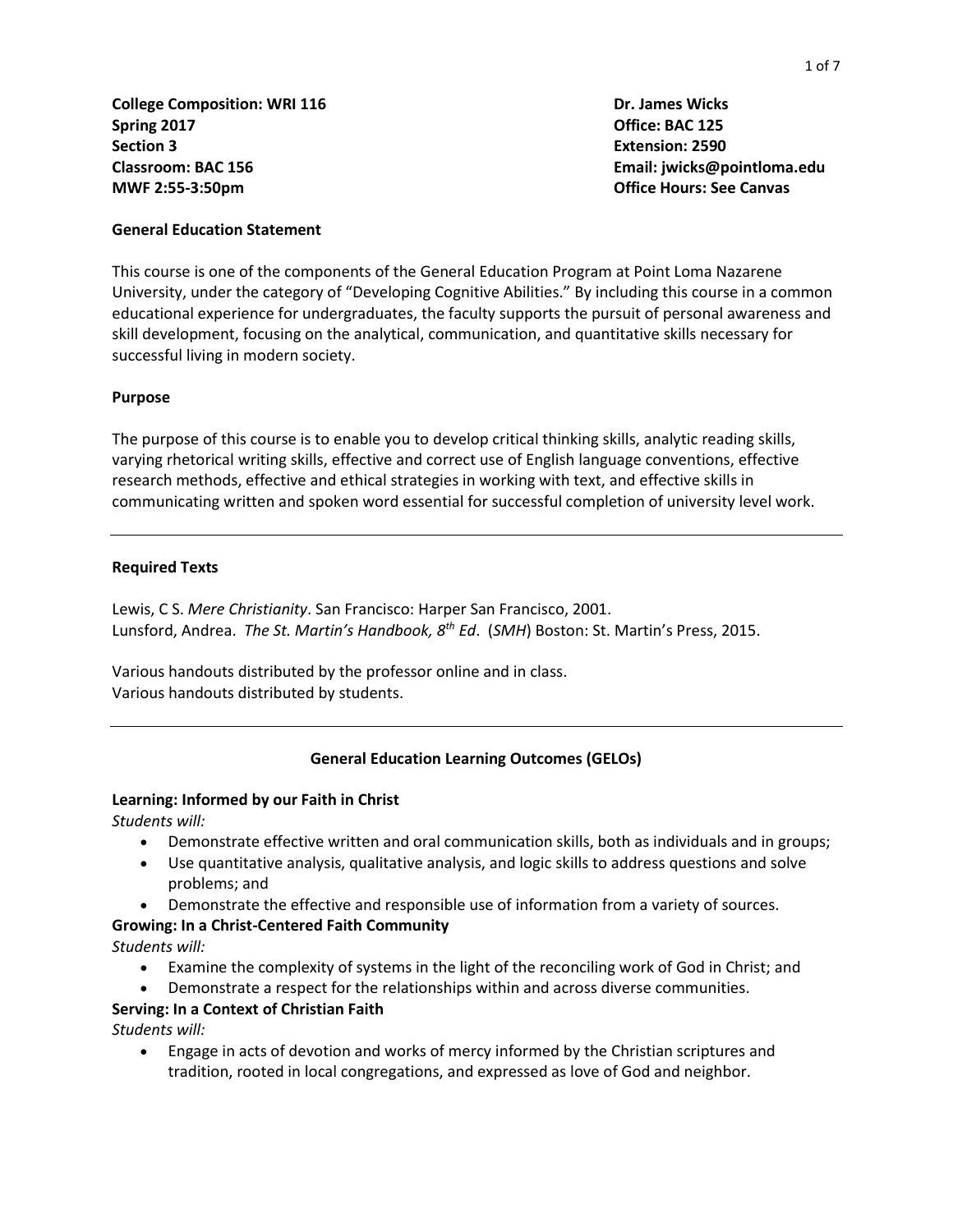## **Course Learning Outcomes**

*Students who complete a College Composition course will be able to:*

- 1. Apply (application) English language conventions in various genres of academic writing.
- 2. Demonstrate (application) knowledge of the stages of the writing process in academic writing: planning, drafting, organizing, composing, revising, and editing.
- 3. Evaluate (analysis) and utilize rhetorical modes of organization to create written compositions.
- 4. Evaluate (analysis) online sources of information for valid authority and expertise.
- 5. Apply (application) documentation formats to cite research in written compositions.

6. Analyze (analysis) texts to determine point-of-view, differing perspectives, tone, purpose, audience, and theme.

## **PLNU Mission: To Teach ~ To Shape ~ To Send**

Point Loma Nazarene University exists to provide higher education in a vital Christian community where minds are engaged and challenged, character is modeled and formed, and service becomes an expression of faith. Being of Wesleyan heritage, we aspire to be a learning community where grace is foundational, truth is pursued, and holiness is a way of life.

#### **Course Policies and Requirements**

**Attendance:** *Attendance is required. Missing class for other than medical emergencies or excused absences will affect your grade, as per the University Catalog.* Regular and punctual attendance at all classes is considered essential to optimum academic achievement. If the student is absent from more than 10 percent of class meetings, the faculty member has the option of filing a written report which may result in de-enrollment. If the absences exceed 20 percent, the student may be de-enrolled without notice. If the date of de-enrollment is past the last date to withdraw from a class, the student will be assigned a grade of W or WF consistent with university policy in the grading section of the catalog. See [Academic Policies](http://catalog.pointloma.edu/content.php?catoid=24&navoid=1581) in the (undergrad/graduate as appropriate) academic catalog.

**Class Preparation:** All assignments must be completed prior to the assigned due date and time. Some assignments will be discussed in class while others will be completed individually but not discussed.

**Class Participation:** *Regular* contributions to class discussion are expected, including but not restricted to discussions of weekly readings, related experiential exercises, and open dialogue. Despite the size of the class, I want everyone to feel compelled to share their thoughts on assigned readings. Enthusiastic and responsible participation in assigned group projects (in-class and outside of class) is expected of all. Learning occurs in an environment of active participation; therefore, Writing 116 does not work well as a straight lecture course. The course is enriched when students share their thoughts on assigned readings.

**Late Paper Policy:** Hand in your assignment in on time. Otherwise, a late submission will be penalized: 1st) by a 1/3 drop of a letter grade on the due date if submitted after the class has started, 2nd) by a letter grade if submitted after class on the due date or delivered outside of class on the due date, and 3rd) by an additional letter grade for each day late following the assignment due date. Unless prearranged, assignments more than a week late will not be graded.

**E-Mail:** Please use e-mail for simple, logistical questions or clarifications. Write: "WRI116" in the subject line. Allow 24 hours/ 1 business day for a reply.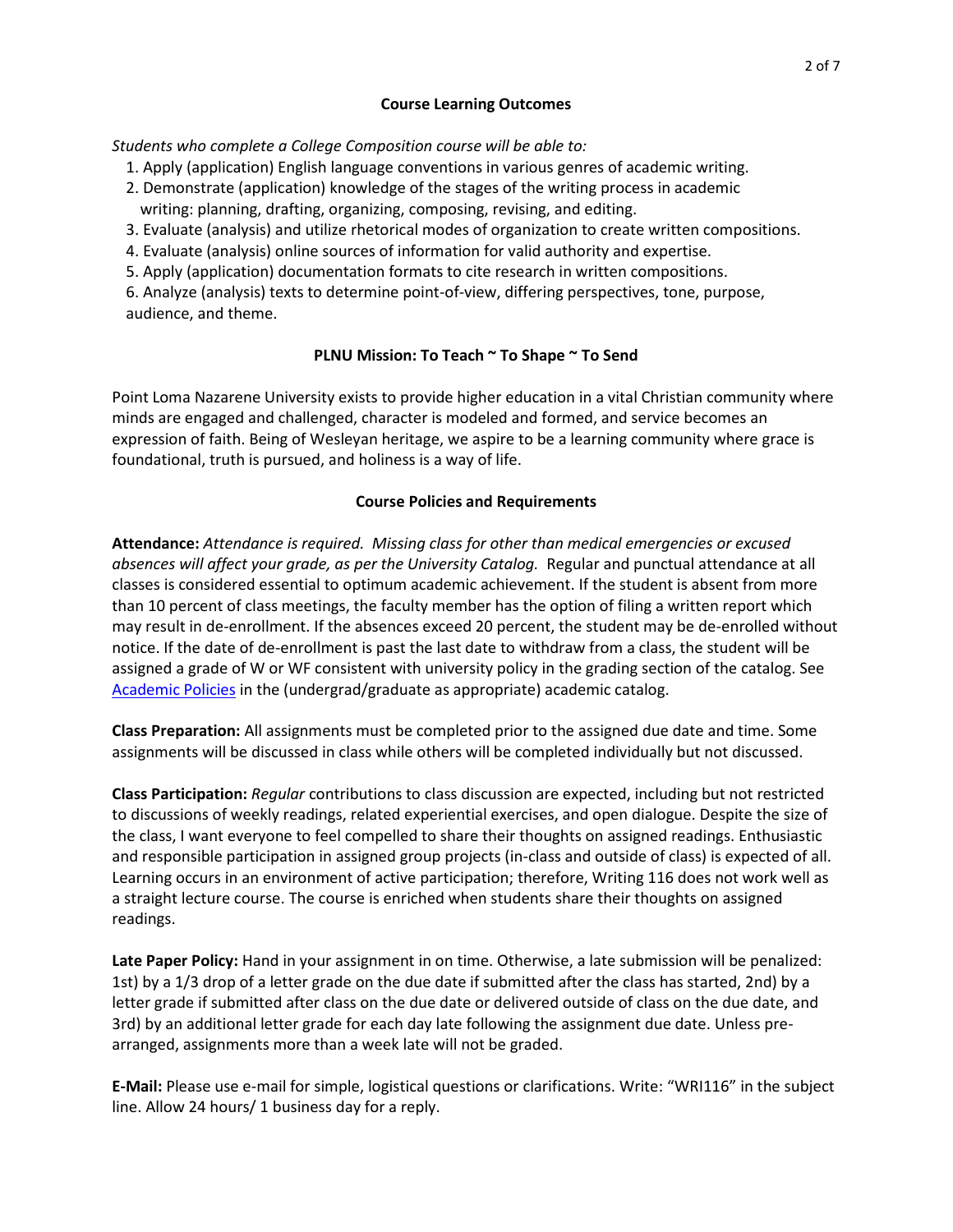**Smart phones and laptops:** may be used for classroom related activities only.

**Public Discourse:** Much of the work we will do in this class is cooperative, by nature of the class discussions and general feedback given to written work and/projects; thus you should think of all your writing and speaking for and in class as public, not private, discourse. By continuing in this class, you acknowledge that your work will be viewed by others in the class.

**Inclusive Language:** Because the Literature, Journalism, and Modern Language department recognizes the power of language, all public language used in this course, including written and spoken discourse, will be inclusive. This standard is outlined by all major academic style guides, including MLA, APA, and Chicago, and is the norm in university-level work. These academic style guides provide background information and good examples of how to maintain non-sexist language use in your writing.

Information from the MLA Handbook: "Because good scholarship requires objectivity, careful writers of research papers avoid language that implies unsubstantiated or irrelevant generalizations about such personal qualities as age, economic class, ethnicity, sexual orientation, political or religious beliefs, race, or sex" (MLA Handbook, Sections 1.10 and 1.11, on pp. 60-63 in the  $6<sup>th</sup>$  ed.).

**Academic Honesty/ Policy on Plagiarism**: Students should demonstrate academic honesty by doing original work and by giving appropriate credit to the ideas of others. As explained in the university catalog, academic dishonesty is the act of presenting information, ideas, and/or concepts as one's own when in reality they are the results of another person's creativity and effort. Violations of university academic honesty include cheating, plagiarism, falsification, aiding the academic dishonesty of others, or malicious misuse of university resources. A faculty member who believes a situation involving academic dishonesty has been detected may assign a failing grade for a) that particular assignment or examination, and/or b) the course following the procedure in the university catalog. Students may appeal also using the procedure in the university catalog. See [Academic Policies](http://catalog.pointloma.edu/content.php?catoid=24&navoid=1581#Academic_Honesty) for further information.

**Academic Accommodations:** While all students are expected to meet the minimum academic standards for completion of this course as established by the instructor, students with disabilities may request academic accommodations. At Point Loma Nazarene University, students must request that academic accommodations by filing documentation with the [Disability Resource Center](http://www.pointloma.edu/experience/offices/administrative-offices/academic-advising-office/disability-resource-center) (DRC), located in the Bond Academic Center. Once the student files documentation, the Disability Resource Center will contact the student's instructors and provide written recommendations for reasonable and appropriate accommodations to meet the individual needs of the student. See [Academic Policies](http://catalog.pointloma.edu/content.php?catoid=24&navoid=1581) in the (undergrad/graduate as appropriate) academic catalog.

**FERPA Policy:** In compliance with federal law, neither PLNU student ID nor social security number should be used in publicly posted grades or returned sets of assignments without student written permission. Also in compliance with FERPA, you will be the only person given information about your progress in this class unless you have designated others to receive it in the "Information Release" section of the student portal. See [Academic Policies](http://catalog.pointloma.edu/content.php?catoid=24&navoid=1581) in the (undergrad/ graduate as appropriate) academic catalog.

**LJML Department Policies:** available at thi[s link.](http://www.pointloma.edu/sites/default/files/filemanager/Literature_Journalism__Modern_Languages/LJML_Department_Syllabus_Statments_final_2016-17.pdf)

**PLNU Copyright Policy:** Point Loma Nazarene University, as a non-profit educational institution, is entitled by law to use materials protected by the US Copyright Act for classroom education. Any use of those materials outside the class may violate the law.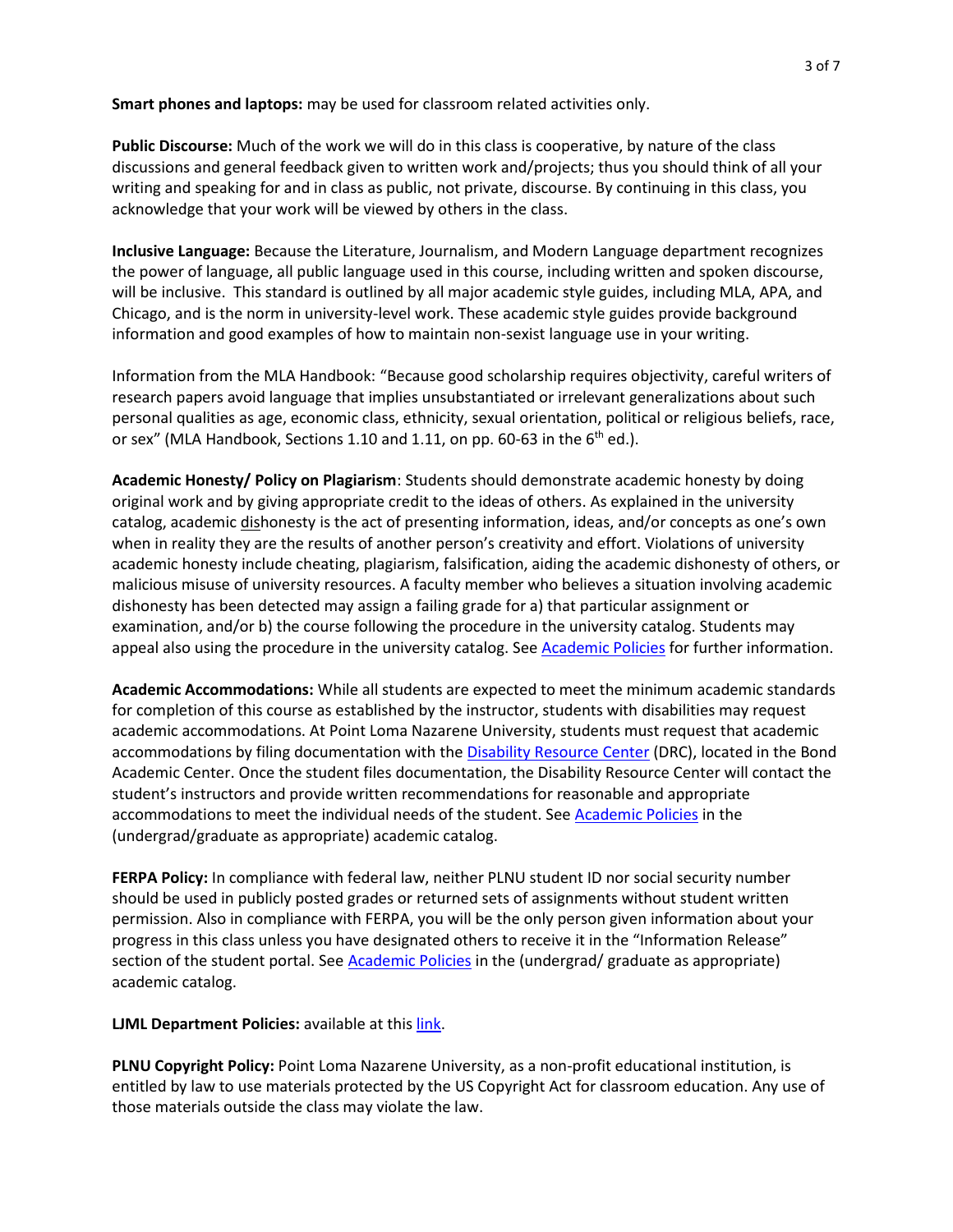**Writer's Studio:** Your SAT, ACT, and first diagnostic essay score will reveal your strengths and weaknesses as a writer, thinker, and communicator on the college entry level. Your exam scores and your professor's discretion will determine whether or not you will benefit the most by enrolling in WRI 097 which is the Writing Skills Tutorial held in the Writers' Studio. If your scores reveal that you need to enroll in WRI 097, you will fulfill the requirements by working on your writing skills with trained tutors in the Writers' Studio once-a-week for a minimum of 10 weeks starting within the first few weeks of the semester. You will be required to attend an introductory session to the Studio the second week of classes. During that session you will sign-up for a time to work with a tutor throughout the semester. The writing assignments you work on in the Writers' Studio will be writing assignments assigned in this writing course. Students who work in the Studio benefit greatly from the time spent working alongside a pedagogically trained fellow writer.

The fee for the tutorial, WRI 097, is \$150.00. Should you discover you have the privilege of attending the Studio, know that the \$150.00 lab fee replaces a 3 unit, not-for-college credit, \$2,600.00 course your scores would have previously required you to take. Failure to complete WRI 097 will result in a failing grade in WRI 115.

**Tutorial Services: T**he PLNU Tutorial Center is available free of charge for all current **undergraduate**  PLNU students. It offers tutoring for most subjects, as well as general help with paper editing, study skills, etc. The Tutorial Center is located on the south end of Bond Academic Center, next to the Study Abroad offices. The Tutorial Centers is open Monday-Thursday from 8:00AM until 9:00PMand Friday from 8:00AM until 3:00PM. Please note that the Tutorial Center is closed from 9:30-10:30AM, Monday, Wednesday, and Friday, and 5:00-6:00PM every evening. Tutoring is available by appointment only, and appointments must be made at least one day in advance. Appointments may be arranged in person at the Tutorial Center, over the phone at (619) 849-2593, or via email at TutorialServices@pointloma.edu.

**Final Examination:** *The published time for the final examination is one of the considerations when enrolling for a course. Students are expected to arrange their personal affairs to fit the examination schedule.* Successful completion of this class requires taking the final examination on its scheduled day. No requests for early examinations or alternative days will be approved.

| <b>Grading Scale</b> |  |
|----------------------|--|
|----------------------|--|

| 93-100 | А  |
|--------|----|
| 90-92  | А- |
| 88-89  | B+ |
| 83-87  | B  |
| 80-82  | B- |
| 78-79  | C+ |
| 73-77  | C  |
| 70-72  | C- |
| 68-69  | D+ |
| 63-67  | D  |
| 60-62  | D- |
|        |    |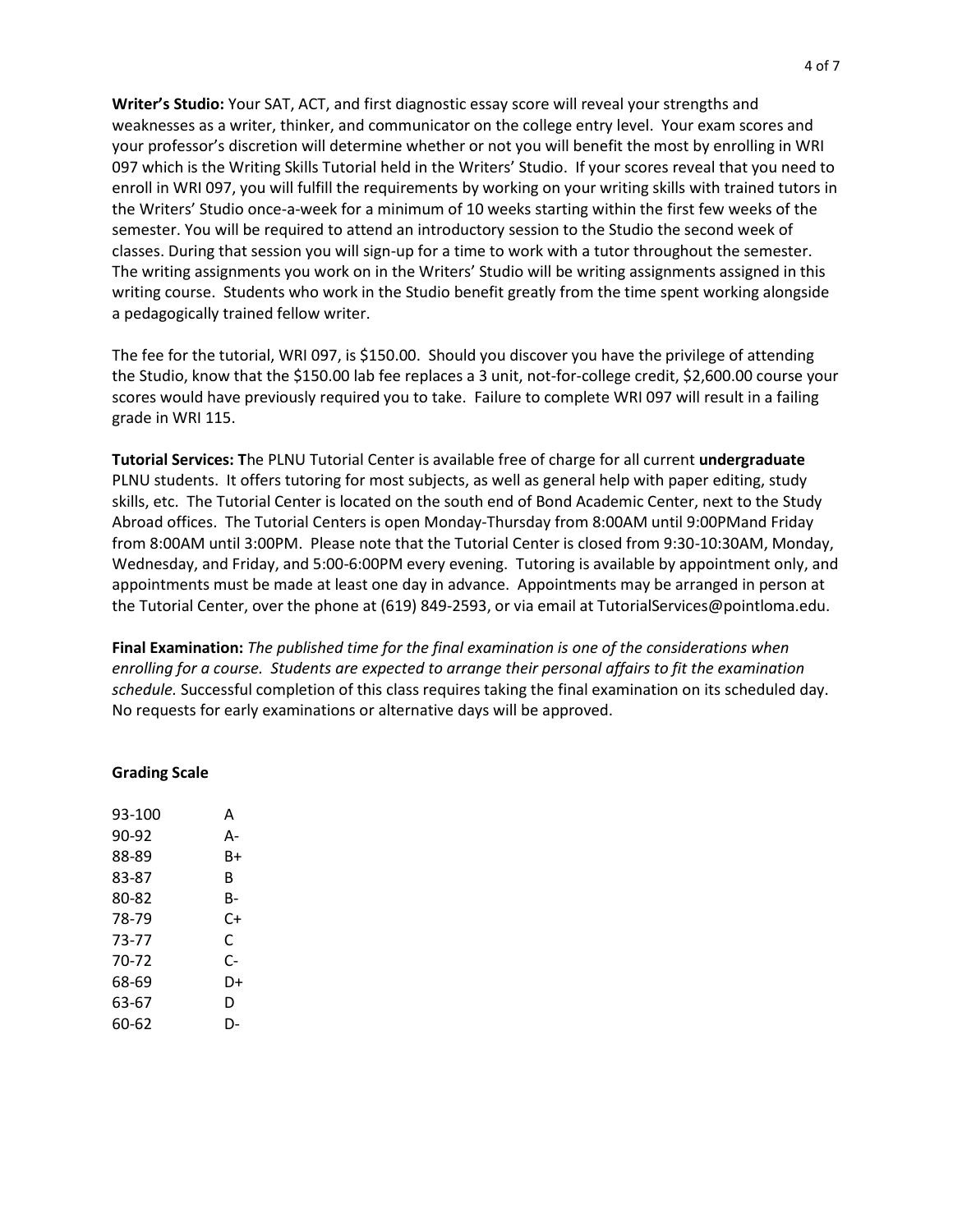## **Grading**

| Points | Description                                                                                                                                                                                                                                                                                                                     |
|--------|---------------------------------------------------------------------------------------------------------------------------------------------------------------------------------------------------------------------------------------------------------------------------------------------------------------------------------|
| 100    | In class activities and participation:<br>Arrive to class on time; use smart phones and laptops for classroom use; complete<br>unannounced assignments; work with peers in small groups; ask and respond to<br>questions in class; pay attention to presentations, lectures, and films; take notes;<br>attend the entire class. |
| 100    | Assignments (notes, quizzes, handouts, assigned writings, homework, etc.)                                                                                                                                                                                                                                                       |
| 100    | Compare/Contrast Essay                                                                                                                                                                                                                                                                                                          |
| 100    | Cause and Effect Essay                                                                                                                                                                                                                                                                                                          |
| 50     | <b>Works Cited and Revised Outline</b>                                                                                                                                                                                                                                                                                          |
| 150    | <b>Argument Essay</b>                                                                                                                                                                                                                                                                                                           |
| 40     | <b>Mere Christianity Presentations</b>                                                                                                                                                                                                                                                                                          |
| 60     | Mere Christianity Quizzes                                                                                                                                                                                                                                                                                                       |
| 100    | Analysis Essay                                                                                                                                                                                                                                                                                                                  |
| 100    | Grammar Test                                                                                                                                                                                                                                                                                                                    |
| 100    | Final Exam Essay                                                                                                                                                                                                                                                                                                                |

Total Points: 1000

## **Assignment Descriptions**

**Essay Assignments Overview:** The intention for your essay assignments is to write engaging, lively, persuasive texts that test theoretical boundaries, take calculated risks, and make arguments based on substantiated evidence. In order to accomplish these writing goals, you must make warranted and qualified statements based on appropriate grounding, include backing by valid authorities, and link your assertions logically and coherently.

## *Essay Assignments:*

| (3-4 pages/ 1050-1400 words written in class) |
|-----------------------------------------------|
| (3-4 pages/ 1050-1400 words)                  |
| (4 pages-4.5 pages/ 1400-1575 words)          |
| (4 pages-4.5 pages/ 1400-1575 words)          |
| (4 pages-4.5 pages/ 1400-1575 words)          |
| (3-4 pages/ 1050-1400 words written in class) |
|                                               |

**Paper Format**: *An MLA formatted template is available for you to use in Canvas.* Papers are written in MLA Style. Hardcopy papers are stapled and all papers are typed and double-spaced. Submit assignments in black ink on 8.5"x11" white paper. Use a non-decorative 12-point font, such as Times New Roman, and use 1" margins. Please do not include title pages. Include page numbers. Use the MLA website or a current MLA style guide for style, grammar, format and citation questions. For example, see[: https://owl.english.purdue.edu/owl/resource/747/01/](https://owl.english.purdue.edu/owl/resource/747/01/)

**Conference sessions** are a required component of the course. In order to participate, sign up for the conferences by way of sign-up sheets circulated in class or posted on the professor's office door, show up on time for your conference session, and be ready to analyze your writing.

**Peer reviews** (peer edits) provide readers the opportunity to see what peers are writing and to practice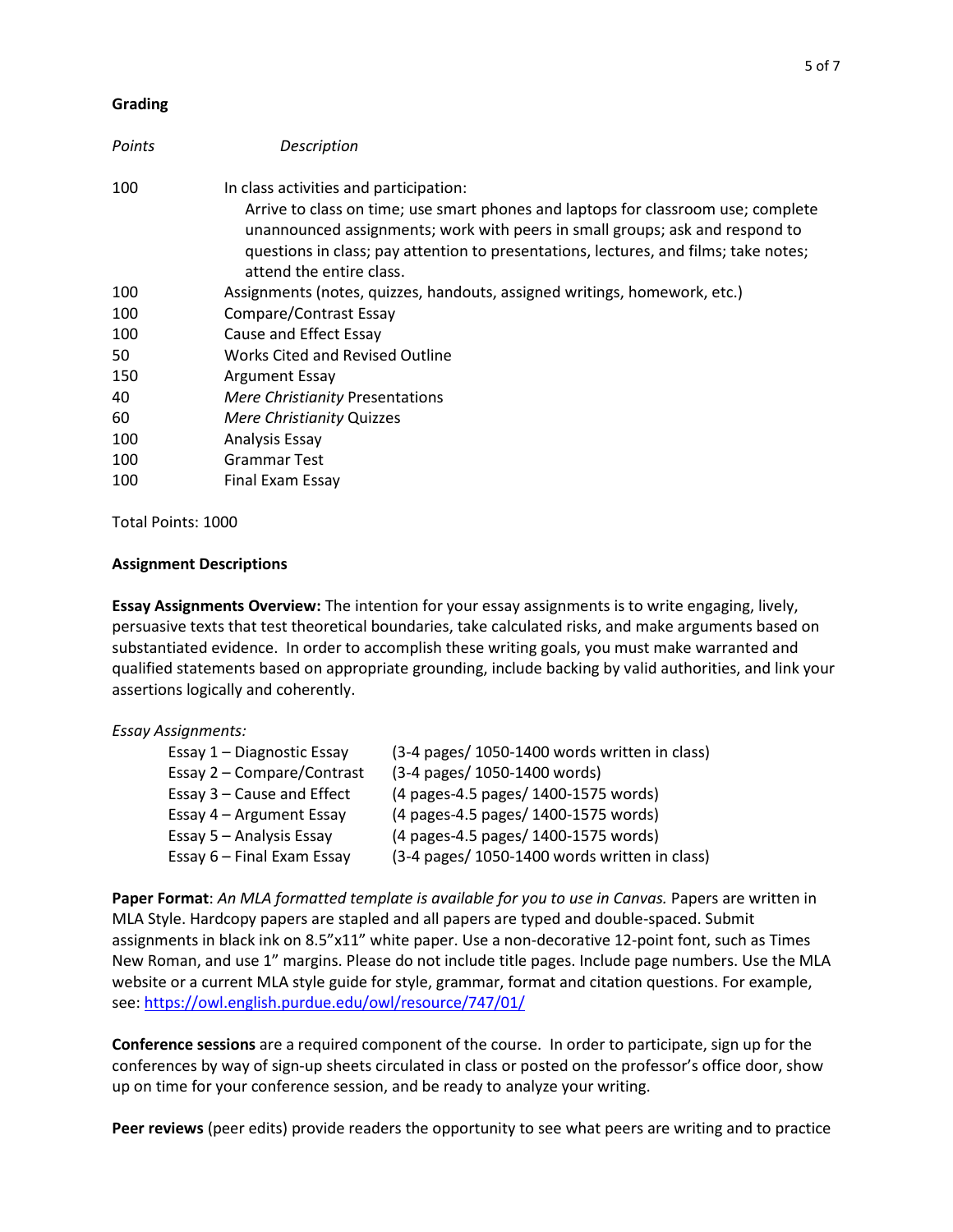feedback-giving skills. It will also give writers an opportunity to receive constructive criticism and consider that criticism as they revise their manuscripts. Thoughtful self-assessment and peer reviews of manuscripts are important to your success and to that of your classmates. Remember when you complete a peer review that the process of asking honest questions about the meaning and intentions of your fellow writer develops inside you a new awareness of what it takes to communicate effectively in the essay.

# **Evaluation of Papers**

The following questions will be considered when papers are evaluated and graded. All questions may not be relevant to each assignment.

- Does the paper respond to the various parts of the prompt?
- Does the paper make an argument?
- Is the claim clear and plausible? Is it stated and contextualized effectively?
- Is there sufficient and relevant evidence to ground the claim?
- Does the paper effectively select and use material from the course readings to support and validate the analysis? Does it summarize, paraphrase, and quote effectively?
- Does the paper use all relevant details from the readings both to support the claim and to provide a context for the case being made? Does it ignore material that should be taken into account?
- Does the paper demonstrate an awareness of how the argument being proposed fits into the larger set of claims made about the topic in our course readings?
- Does the paper work through the complexities of the material (as opposed to oversimplifying or overgeneralizing)?
- Is the paper well organized?
- Does it cite material from the sources using MLA documentation style?
- Are there sentence structure problems or grammatical errors that interfere with the meaning?

# **Evaluation Standards**

• An "A" essay demonstrates excellent work. It has something to say and says it well. It develops its argument clearly and consistently, demonstrating a complex understanding of the assignment, and does so using varied sentence structure. It often rises above other essays with particular instances of creative or analytical sophistication. There may be only minor and/or occasional grammatical errors.

• A "B" essay demonstrates good work. It establishes a clear claim and pursues it consistently, demonstrating a good understanding of the assignment. There may be some mechanical difficulties, but not so many as to impair the clear development of the main argument. While a "B" essay is in many ways successful, it lacks the originality and/or sophistication of an "A" essay.

• A "C" essay demonstrates adequate work. It establishes an adequate grasp of the assignment and argues a central claim. In addition, the argument may rely on unsupported generalizations or insufficiently developed ideas. It may also contain grammatical errors.

• Work that earns a grade of "D" or "F" is often characterized by the following problems: it fails to demonstrate an adequate understanding of the assignment; it fails to articulate an adequate argument; and/or it contains significant grammatical problems.